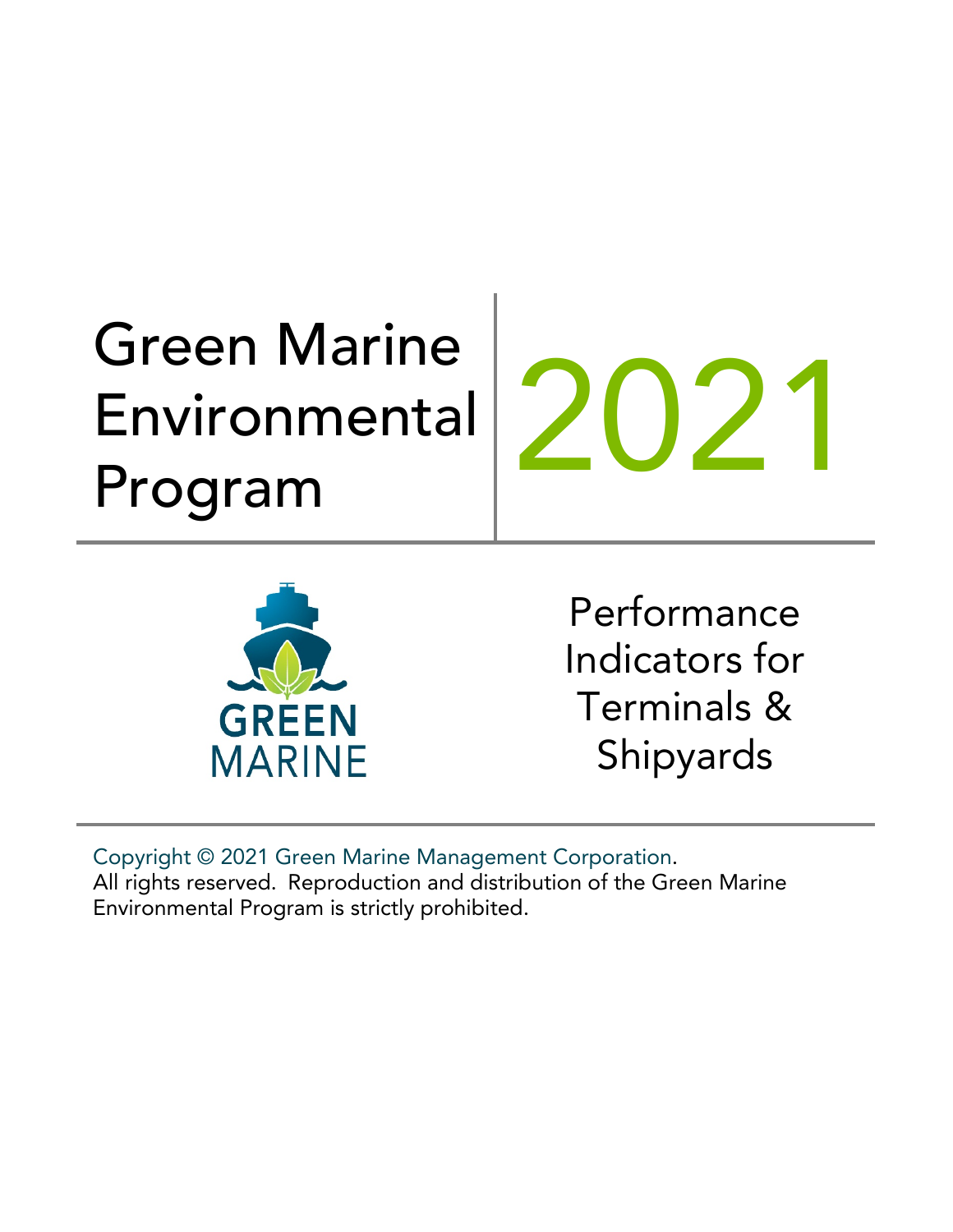# Table of contents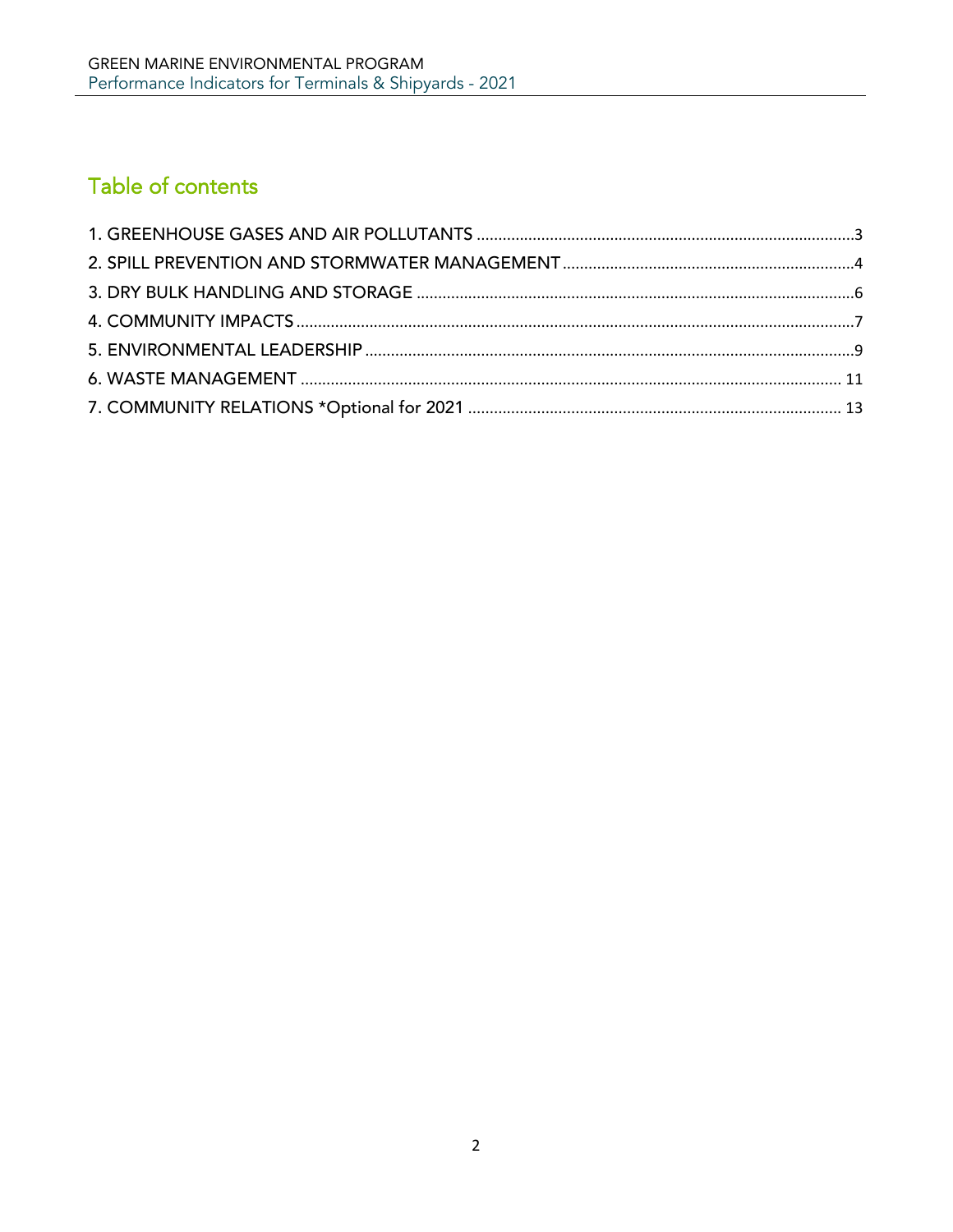# <span id="page-2-0"></span>1. GREENHOUSE GASES AND AIR POLLUTANTS

## **OBJECTIVE:** Reduce greenhouse gas (GHG) and air pollutant emissions.

| <b>LEVEL 1</b>                                                                                                                                                                                                                                                                                                                                                                                                                                                                                                                                                                                                                       |  |
|--------------------------------------------------------------------------------------------------------------------------------------------------------------------------------------------------------------------------------------------------------------------------------------------------------------------------------------------------------------------------------------------------------------------------------------------------------------------------------------------------------------------------------------------------------------------------------------------------------------------------------------|--|
| Monitoring of regulations                                                                                                                                                                                                                                                                                                                                                                                                                                                                                                                                                                                                            |  |
| <b>LEVEL 2</b>                                                                                                                                                                                                                                                                                                                                                                                                                                                                                                                                                                                                                       |  |
| 2.1 Implement policies and communications that discourage idling of vehicles powered by Internal Combustion Engines. Include, at<br>minimum, participant's own road, off-road, and unlicensed vehicles.                                                                                                                                                                                                                                                                                                                                                                                                                              |  |
| 2.2 Promote sustainable transportation practices by employees.<br>Examples: Incentives for public transport and carpooling, reorganization of business travel, installation of bicycle racks, etc.                                                                                                                                                                                                                                                                                                                                                                                                                                   |  |
| 2.3 Implement measures to reduce truck congestion and idling.                                                                                                                                                                                                                                                                                                                                                                                                                                                                                                                                                                        |  |
| LEVEL <sub>3</sub>                                                                                                                                                                                                                                                                                                                                                                                                                                                                                                                                                                                                                   |  |
| 3.1 Complete an annual report on GHG emissions.<br>Note: Include Scope 1 at minimum, and Scope 2 is recommended, as defined by the GHG Reporting Protocol. See Annex 1-A.                                                                                                                                                                                                                                                                                                                                                                                                                                                            |  |
| <b>LEVEL 4</b>                                                                                                                                                                                                                                                                                                                                                                                                                                                                                                                                                                                                                       |  |
| 4.1 Complete a detailed inventory of GHGs and air pollutants emitted within the boundary of the participant's footprint within the last<br>5 years. Inventory should include key GHGs: CO2, CH4, and N2O and criteria air pollutants, such as NOx, SOx, VOC, and PM.<br>Note: Participants that are in nonattainment areas or that have potential "hotspots" should place a priority on an inventory of their<br>relevant criteria air pollutants. Criteria air pollutants refer to those that are reported in Environment Canada's National Pollutant<br>Release Inventory (NPRI) or U.S. EPA's National Emissions Inventory (NEI). |  |
| 4.2 Adopt a performance plan for air emissions resulting directly from the participant's activities. In the plan, define reduction measures<br>and establish reduction targets.<br>Note: See Annex 1-B.                                                                                                                                                                                                                                                                                                                                                                                                                              |  |
| <b>LEVEL 5</b>                                                                                                                                                                                                                                                                                                                                                                                                                                                                                                                                                                                                                       |  |
|                                                                                                                                                                                                                                                                                                                                                                                                                                                                                                                                                                                                                                      |  |

5.1 Demonstrate continual reduction of the participant's direct GHG emissions (in intensity). Note: Each participant defines its own baseline year for measuring continual improvement.

5.2 Achieve an annual average reduction in GHG intensity of ≥1% based on the inventory (criterion 4.1) or design baseline accepted by Green Marine.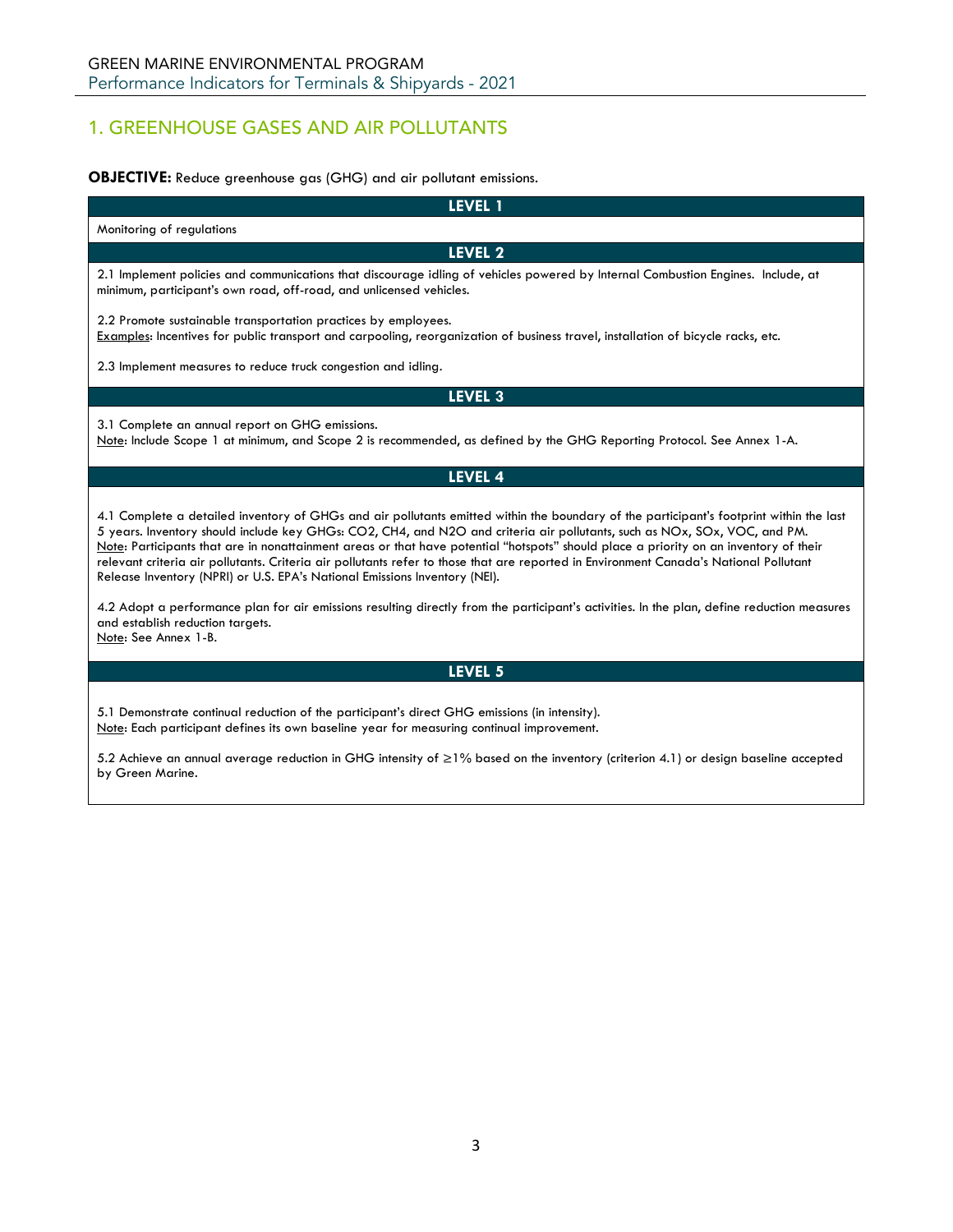# <span id="page-3-0"></span>2. SPILL PREVENTION AND STORMWATER MANAGEMENT

**OBJECTIVE:** Prevent spills and leaks of pollutants and manage stormwater to minimize contamination into the environment (water and land).

**NOTE:** The term 'location', as mentioned in levels 4 and 5 for criteria related to stormwater management, refers to any given delimitated area on the participant's owned or leased property where stormwater can potentially be contaminated based on activities and operations and/or known data (as identified in the Water and Land Pollution Prevention Plan under criterion 3.2). A location could also be outside the participant's owned or leased property in some specific cases (e.g. in the context of regional stormwater management compensation projects).

|                                                           | LEVEL 1                                                                                                        |
|-----------------------------------------------------------|----------------------------------------------------------------------------------------------------------------|
| Monitoring of regulations                                 |                                                                                                                |
|                                                           | LEVEL 2                                                                                                        |
| Implementation of at least 60% of the applicable criteria |                                                                                                                |
|                                                           | 101 . (1919) . (1920) . (1930) . (1931) . (1931) . (1931) . (1931) . (1931) . (1931) . (1931) . (1931) . (1931 |

2.1 Perform vehicle and machinery fueling, lubrication and maintenance in an adequately equipped designated area and/or at a minimum distance of 30 m (100 ft) from the water and at a minimum distance of 15 m (50 ft) from a tributary (e.g., catch basin, ditch, storm drains) unless the area is covered by or is part of a permitted and properly operating stormwater management system. If these requirements cannot be met, alternative pollution prevention measures must be taken (e.g., watertight lids, rubber rugs, retention pans).

2.2 In areas draining to surface water, use, inspect and ensure proper maintenance of secondary containment for stationary devices and equipment that can potentially leak, or which need to be resupplied periodically (e.g., generating sets, compressors). Use a risk-based approach to determine the adequate volume of each secondary containment to contain anticipated spills or leaks. All employees using such devices and equipment must be aware of the procedure to follow (what to do, who to contact) in case of a spill or leak (e.g., proper signage visibly posted directly on devices and equipment, internal emergency number, annual employee training).

2.3 Implement inspection and maintenance procedures for all devices and equipment (e.g., tanks, generating sets, compressors, landscaping equipment) that could potentially leak liquid contaminants into the environment (e.g. drainage system, natural receiving environment).

2.4 Regularly inspect near shore water and property to identify any illicit discharge. If such a discharge is identified, immediately implement corrective measures to stop contamination from the source.

2.5 Check for visible sheen on, colour and odour of water collected in secondary containments and excavation pits or extracted from monitoring wells. If there is a doubt about its quality, the water must be sampled, analyzed for contaminants of concern and managed appropriately or treated prior to being discharged into the environment.

2.6 Have an emergency spill kit readily available near any facility or operation where a spill or leak is likely to occur. Ensure employees are trained to use these kits and to respond to accidental discharges. Spills or leaks must be cleaned-up immediately when noticed and contaminated material must be eliminated in an authorized site.

2.7 Implement good housekeeping practices to ensure surfaces near storm drains, dockside, or other pathways to water are clear of pollutants (e.g., solid wastes, grit, dust, paint or paint residues).

2.8 Prevent discharge of wash water that could contain oils, chemical products (e.g., detergents), or residues/suspended solids into the environment via treatment or containment for example.

## **LEVEL 3**

3.1 Implement all applicable best practices of level 2.

3.2 Adopt a Water and Land Pollution Prevention plan that covers all sites that the participant operates on (for terminal operators, this plan must cover all terminals participating in the Green Marine program). Note: See Annex 2-A.

3.3 Keep a record of all accidental discharges of pollutants into the environment that occur on the participant's operated property and report such incidents to the port authority, if applicable.

#### 3.4 **New criterion, OPTIONAL for 2021**

Use biodegradable, non-toxic and non-bioaccumulative lubricants for all owned portable, mobile (e.g., forklifts, mobile cranes) and fixed hydraulic equipment operated near the shore.

Note: Examples of such lubricants can be found in the U.S. Environmental Protection Agency's document entitled *[Environmentally Acceptable](https://www3.epa.gov/npdes/pubs/vgp_environmentally_acceptable_lubricants.pdf)  [Lubricants](https://www3.epa.gov/npdes/pubs/vgp_environmentally_acceptable_lubricants.pdf)*.

Note: Acceptable exceptions to this measure include, for example, equipment leased or not that requires the use of a specific lubricant, equipment that would require significant modernization or if the life and operational safety of this equipment would be compromised with the use of such lubricants.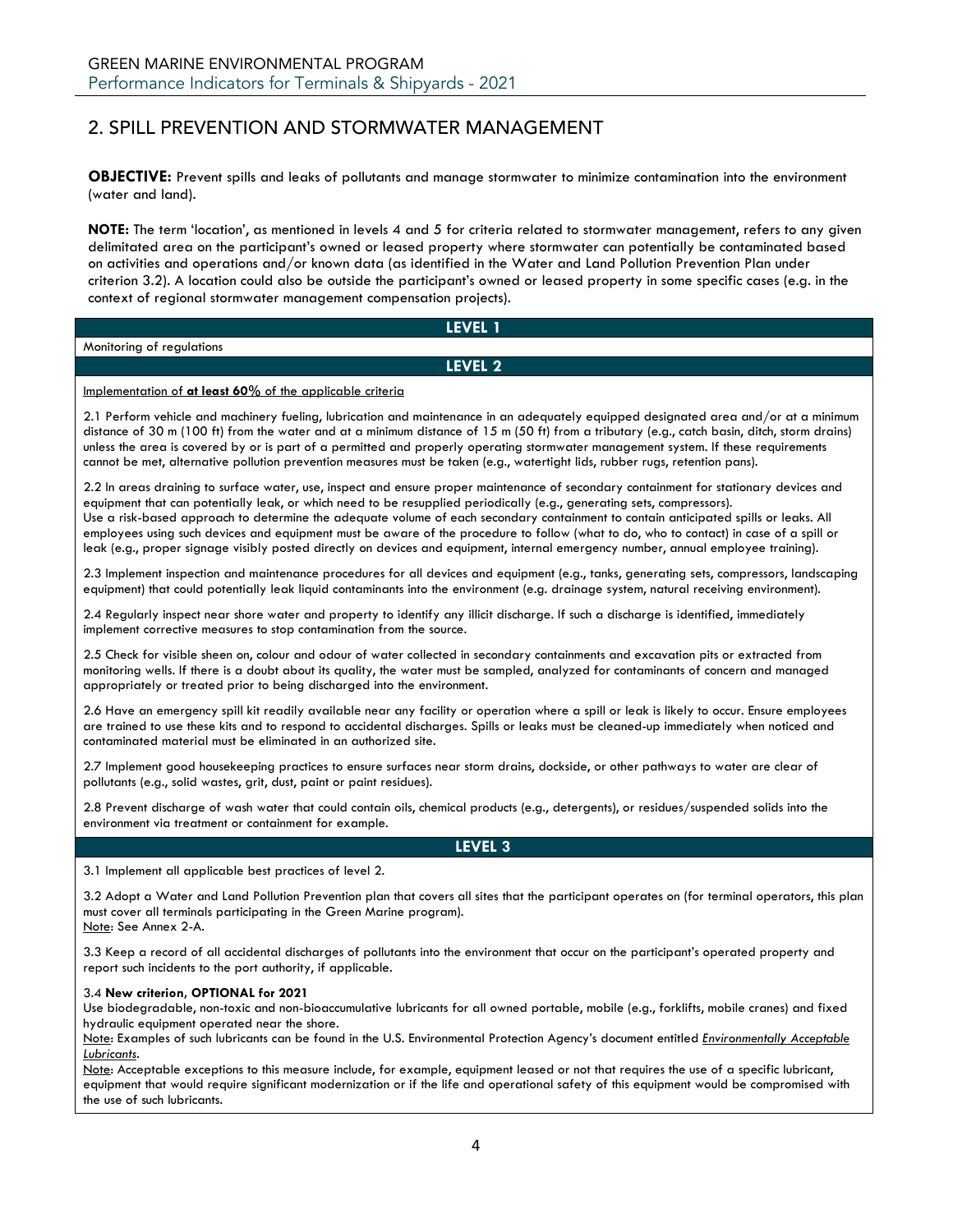4.1 Implement a documented Preventive Inspection and Maintenance program for vehicles and equipment, containers and tanks, and any associated conveyance systems (e.g., conveyor, aboveground piping, transfer oses) used exclusively for the participant's direct activities and which might release discharges into the environment (fuel, lubricants, etc.). Note: See Annex 2-B.

#### Participants must also fulfill either criterion 4.2 **OR** all the following criteria (4.3 to 4.5)

4.2 Develop and adopt a Stormwater Management plan. Note: See Annex 2-C.

**OR**

In at least **one** of the participant's locations where stormwater has a potential to be contaminated as defined in the note below the objective (for terminal operators, this means one or more locations within each terminal participating in the Green Marine program):

4.3 Collect and treat stormwater using an appropriate stormwater treatment system. Note: Stormwater treatment must be adapted to the contaminants present (e.g. catch basins, bioswales, oil separators, hydrodynamic separators, or any other type of simple or complex treatment system).

4.4 Inspect and maintain stormwater treatment systems on a regular basis or according the manufacturer's specifications to ensure good performance of the systems.

4.5 Sample and analyze treated stormwater routinely to ensure proper functioning of treatment equipment and infrastructure. Samples must be collected following a recognized/approved procedure and analyzed by an accredited laboratory.

#### **LEVEL 5**

5.1 Have secondary containment in place for all fixed and portable outdoor above ground storage tanks and containers (permanent and in transit) that are located within a distance of 30 m (100 ft) from the water and 15 m (50 ft) from any ditch, sewer system, underground stream, etc. This requirement applies to all hazardous products.

Note: Secondary containment includes any measure preventing a spill or a discharge from a primary storage tank or container from entering the environment. The chosen measure(s) and its/their capacity for secondary containment must be able to address a discharge resulting from the most typical failure mode. Acceptable measures include:

- Impervious dikes, berms or retaining walls;
- Curbing;
- Drainage system;
- Weirs, booms, floating barriers;
- Spill diversion or retention ponds;
- Drip pans or retention pans;
- Sumps or collection systems;
- Double-walled tanks;
- Any other equipment, material and/or resources allowing to contain the spill or discharge.

5.2 Perform a spill response exercise on a regular basis (at least annually in case of a tabletop exercise, at least every two years for a simulated site-specific drill, including the post-mortem of a spill incident).

5.3 Develop and adopt a Storm Water Management plan. Note: See Annex 2-C.

#### **AND**

In the **majority** of the participant's locations where stormwater has a potential to be contaminated as defined in the note below the objective (for terminal operators, this means the majority of locations within each terminal participating in the Green Marine program):

5.4 Collect and treat stormwater via an appropriate stormwater treatment system.

Note: stormwater treatment must be adapted to the contaminants to be removed (e.g. catch basins, bioswales, oil separators, hydrodynamic separators, or any other type of simple to complex treatment system).

5.5 Inspect and maintain stormwater treatment systems on a regular basis and/or according the manufacturer's specifications to ensure good performance of the systems.

5.6 Sample and analyze treated stormwater routinely to ensure proper functioning of treatment equipment and infrastructure. Samples must be collected following a recognized/approved procedure and analyzed by an accredited laboratory.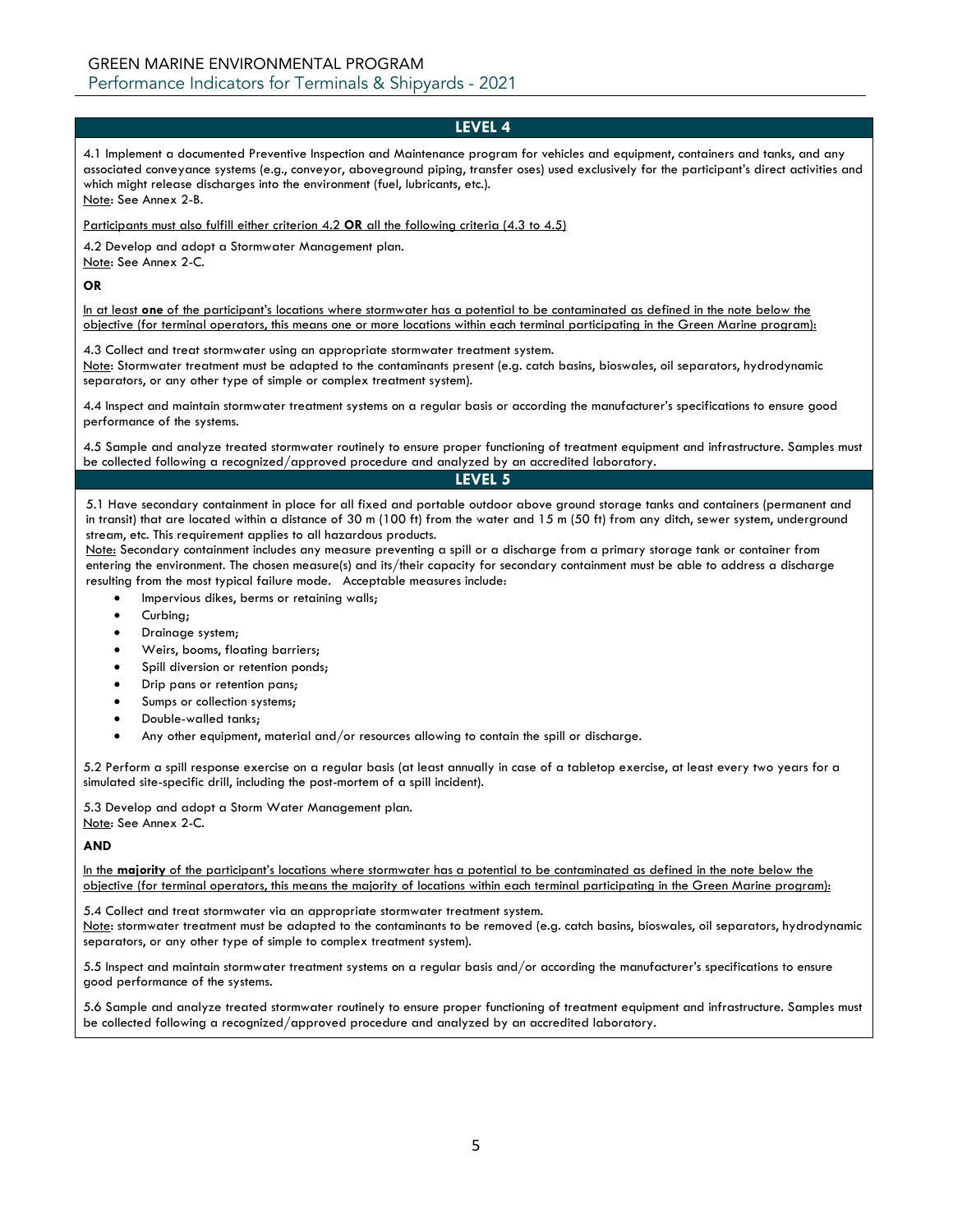# <span id="page-5-0"></span>3. DRY BULK HANDLING AND STORAGE

granular or powdery material.

**OBJECTIVE:** Reduce cargo losses and dust generated during handling, transportation and storage of dry bulk.<br>**NOTE:** Only applicable to dry bulk terminals. **NOTE:** Only applicable to dry bulk terminals.

| LEVEL 1                                                                                                                                                                                                                                                                                                                                                                                                                                                                                                 |
|---------------------------------------------------------------------------------------------------------------------------------------------------------------------------------------------------------------------------------------------------------------------------------------------------------------------------------------------------------------------------------------------------------------------------------------------------------------------------------------------------------|
| Monitoring of regulations                                                                                                                                                                                                                                                                                                                                                                                                                                                                               |
| LEVEL 2                                                                                                                                                                                                                                                                                                                                                                                                                                                                                                 |
| 2.1 Collect cargo residues on the ground as soon as possible using methods that minimize dust generation (e.g. water spraying, vacuum<br>sweeping, etc.).                                                                                                                                                                                                                                                                                                                                               |
| 2.2 Ensure that collected cargo residues are properly stored, recovered and/or disposed of.                                                                                                                                                                                                                                                                                                                                                                                                             |
| 2.3 Take measures to prevent water contamination during loading and unloading operations (e.g. use canvas between ships and docks<br>when unloading).                                                                                                                                                                                                                                                                                                                                                   |
| 2.4 For outdoor operations, reduce dust dispersion by using one or more of the following methods, but not limited to: spraying a light<br>mist; using screens, air or water curtains and/or drapes; reducing conveyor belt height and speed; keeping outdoor dry bulk piles<br>covered or protected by wind shields as much as possible when they are likely to blow away by the wind or to leach out on to the<br>ground.                                                                              |
| 2.5 Fit storm drains with screens, baskets, geo-textiles or other devices in order to filter suspended solids found in storm water runoff,<br>and ensure that such devices are cleaned on a regular basis.                                                                                                                                                                                                                                                                                              |
| 2.6 Recover cargo losses under the conveyors.                                                                                                                                                                                                                                                                                                                                                                                                                                                           |
| 2.7 Regularly wash vehicles in dedicated areas to avoid dust dispersal on and off site.                                                                                                                                                                                                                                                                                                                                                                                                                 |
| LEVEL 3                                                                                                                                                                                                                                                                                                                                                                                                                                                                                                 |
| 3.1 Adopt a Water and Land Pollution Prevention plan at all of the company's participating terminals.<br>Note: A model is provided in Annex 2-A.                                                                                                                                                                                                                                                                                                                                                        |
| 3.2 Produce an incident report and maintain records for each incident of abnormal dust or discharge accompanied by a detailed<br>analysis of the causes and corrective measures implemented.                                                                                                                                                                                                                                                                                                            |
| LEVEL 4                                                                                                                                                                                                                                                                                                                                                                                                                                                                                                 |
| In the majority of the company's participating terminals:                                                                                                                                                                                                                                                                                                                                                                                                                                               |
| 4.1 Implement a documented Inspection and Preventive Maintenance program targeting dry cargo handling equipment and dust<br>suppression technologies.<br>Note: See Annex 2-B.                                                                                                                                                                                                                                                                                                                           |
| 4.2 Adopt a procedure framing the management of loading and unloading operations in cases of abnormal dust emissions due to wind.<br>Note: The participant must have in place a procedure or a policy that defines, for each type of cargo, the adverse weather conditions<br>that affect loading and unloading operations, and preventive measures to be taken. Procedures must also include a record of incidents<br>and must be communicated to and systematically applied by concerned staff.       |
| 4.3 Conduct a detailed analysis of the loading, unloading and handling process to identify critical stages, situations or areas causing<br>dust dispersal and establish a protocol for preventative measures.                                                                                                                                                                                                                                                                                           |
| LEVEL 5                                                                                                                                                                                                                                                                                                                                                                                                                                                                                                 |
| In all of the company's participating terminals:                                                                                                                                                                                                                                                                                                                                                                                                                                                        |
| 5.1 Implement a documented Preventative Maintenance program targeting dry cargo handling equipment and dust suppression<br>technologies.<br>Note: See Annex 2-B.                                                                                                                                                                                                                                                                                                                                        |
| 5.2 Adopt a procedure framing the management of loading and unloading operations in cases of abnormal dust emissions due to wind.<br>Note: The participant must have in place a procedure or a policy that defines, for each type of cargo, the adverse weather conditions<br>that affect loading and unloading operations, and preventive measures to be taken. This procedure must also include a record of<br>incidents and must be communicated to, and systematically applied by, concerned staff. |
| 5.3 Conduct a detailed analysis of the loading, unloading and handling process to identify critical stages, situations or areas causing<br>dust dispersal and establish a protocol for preventative measures.                                                                                                                                                                                                                                                                                           |
| 5.4 Use enclosed conveyors or chutes and telescoping arm loaders, operate in a closed circuit, or other similar equipment to limit dust<br>generation and releases into the environment.                                                                                                                                                                                                                                                                                                                |
| 5.5 Use dust suppression, baghouse, screw conveyors, vacuum collecting equipment or other similar equipment in the handling of fine,                                                                                                                                                                                                                                                                                                                                                                    |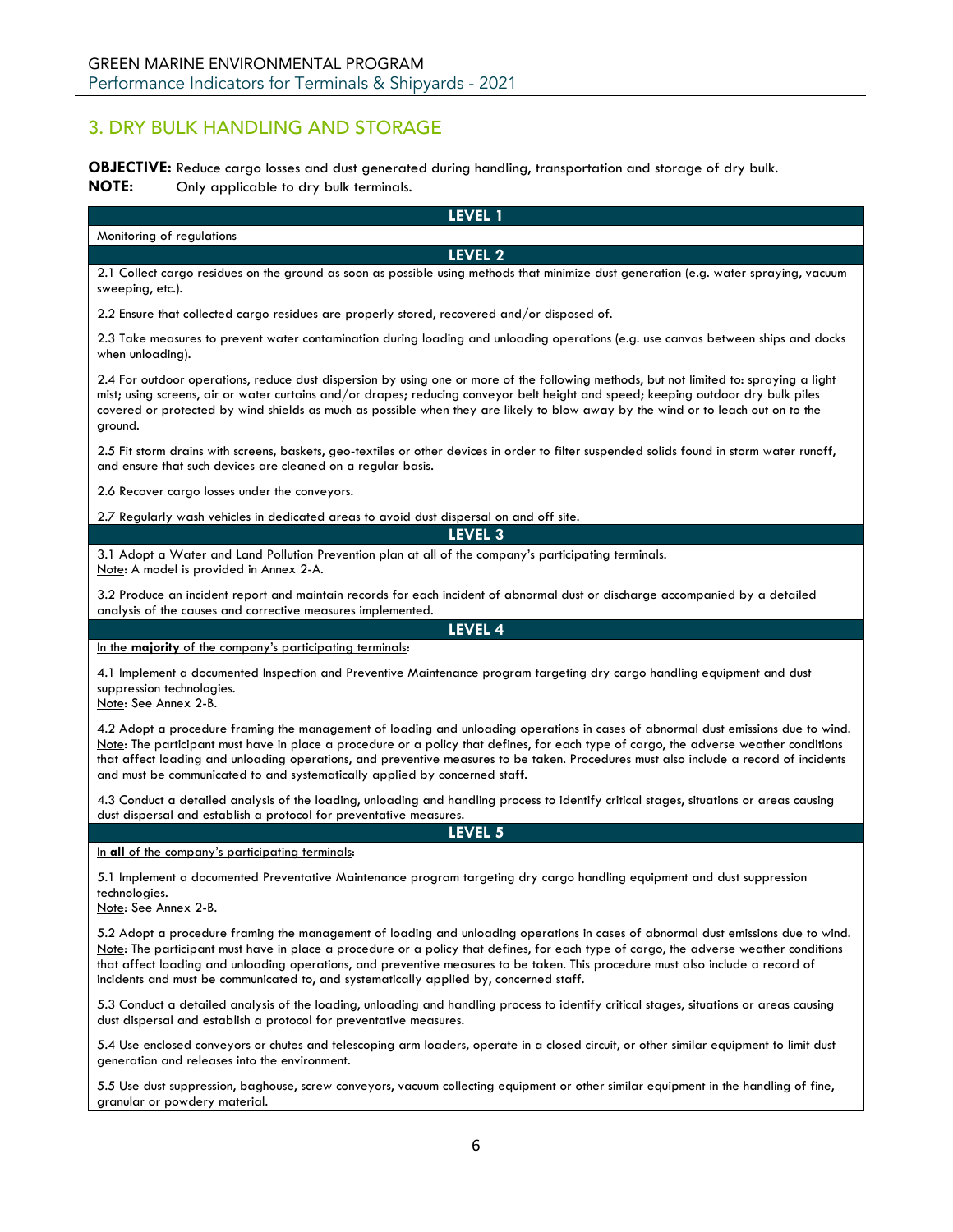# <span id="page-6-0"></span>4. COMMUNITY IMPACTS

**OBJECTIVE:** Reduce the amount of noise, dust, odour and light to which people residing close to the participant's facilities are exposed.

### **NOTE:**

- This indicator applies to all participants unless they provide reasonable arguments to be exempt (e.g. location in a very isolated place, no nearby community). However, the absence of complaints alone does not constitute a sufficient motive to be exempt of the application of the indicator.
- A criterion applies only if the participant's operations cause the nuisance to which the criterion is related. A nuisance is any factor that has a negative impact on the health or well-being of the people residing close to facilities.
- The activities covered by the community impacts indicator are limited to those related to commercial shipping and cruise only.

**LEVEL 1** Monitoring of regulations **LEVEL 2 Implementation of the majority of applicable criteria:** External communications: 2.1 Make available/post a telephone number of, or redirect calls to, the authority in charge of receiving complaints related to the participant's activities. 2.2 Once a complaint has been made to the company, move swiftly in dispatching a responsible individual to the site and, to the extent possible, ensuring that corrective measures are taken. Noise: 2.3 Impose speed limits on vehicles in sensitive zones. 2.4 Adopt operational procedures or take measures limiting the use, or reducing the impact of warning signals, without compromising safety (e.g. use strobe light during night time operations, use lynx alarm, adapt the height or direction of the device, adjust the frequency of the signal, 2.5 Take measures to reduce the noise emanating from rail operations at the terminal or the shipyard (such as rail lubrication, etc.). 2.6 If technically possible, limit idling of vehicle, equipment and locomotives. 2.7 Have a documented process (e.g. purchase policy) for selecting less noisy equipment when buying new equipment. 2.8 Adopt measures to hold back dust on roads (e.g. watering of roads, wet brushing, paving, maintenance of pavement, etc.). 2.9 Apply measures to improve the management of bulk cargo storage (e.g. covering cargo that is stored in piles, reducing the height of such piles, moving piles to areas that are less exposed to wind, containment walls, etc.). Housekeeping: 2.10 Implement cleaning procedures for wharfs, driveways and loading and unloading areas. 2.11 Place marked trash and recycling containers at locations convenient to employees, visitors and truck operators.

2.12 Cover trash collection areas and containers to avoid dispersion by wind and storm water.

#### Traffic/congestion:

2.13 Have a procedure on bus, truck or railway traffic management to avoid local congestion (e.g. signboard, traffic coordinator or checker).

#### Light:

etc.)

Dust:

2.14 Direct lights so they only illuminate the necessary zone.

2.15 Switch off bothersome lighting at a specific time if there are no operations underway.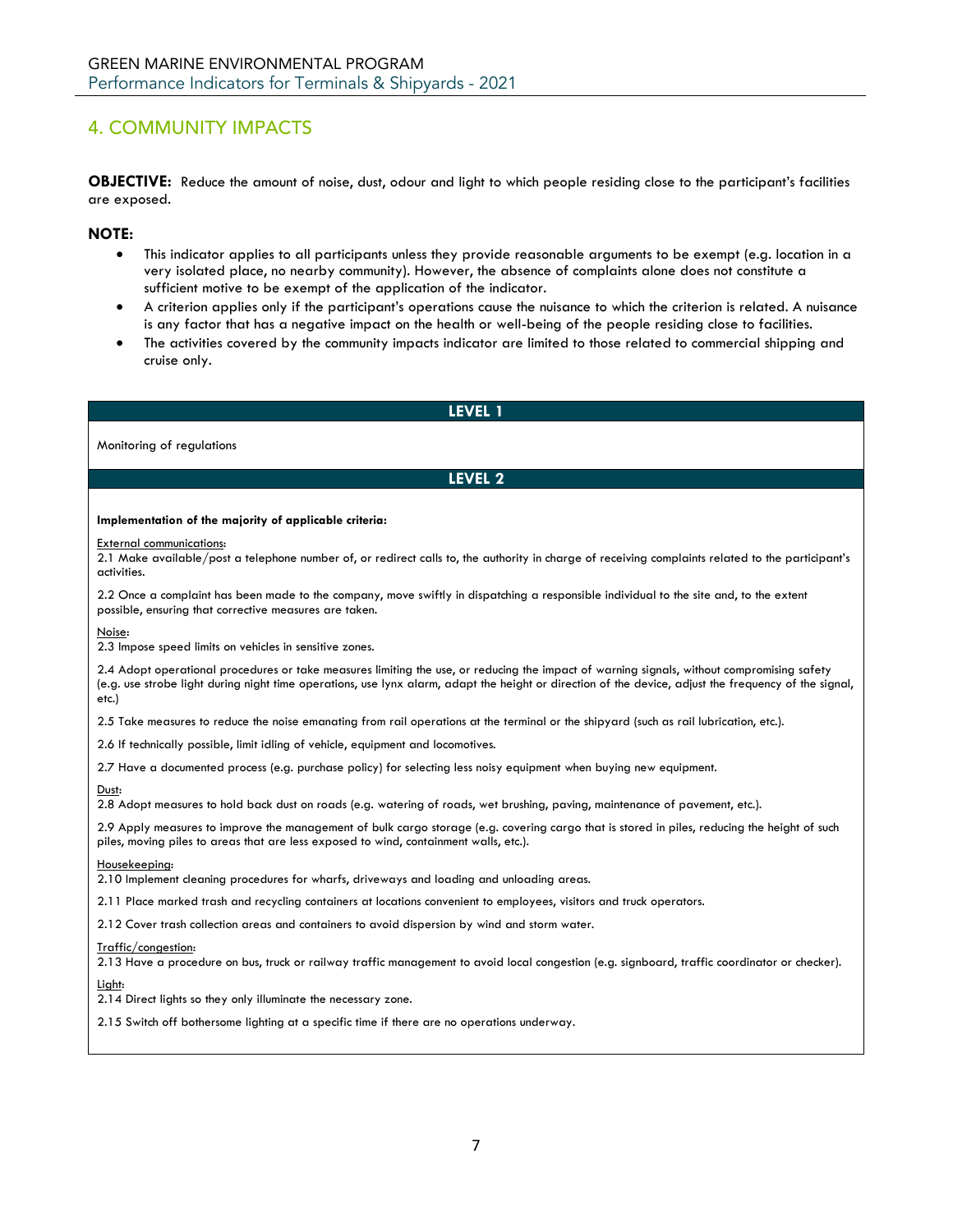3.1 Adopt a plan for managing community issues, which formally incorporates all applicable the best practices, set out in level 2. Such a plan is to include a procedure for handling complaints.

Note: See Annex 3-A.

3.2 Have a documented procedure for handling complaints.

3.3 Have in place a procedure to verify sound levels of operations on a regular basis (at least annually).

3.4 Have a procedure for evaluating environmental and social aspects of new projects, activities or types of operations including handling of new products, if there is uncertainty around the potential for environmental and social effects and where mitigation measures are not known to be effective and established.

Note: Not applicable to projects that are subject to an environmental assessment under existing regulation. Note: See Annex 3-B.

3.5 Establish and implement a nuisance mitigation plan during works and/or operations.

#### **LEVEL 4**

Implementation of the **majority** of applicable criteria:

#### Noise:

4.1 Continuously sample noise and/or air emissions (dust and/or odours) in the problem areas (e.g. areas located close to residences, subject to frequent complaints or particularly exposed to wind, etc.) and have a data monitoring process in place.

4.2 Create screens against sound with the help of sound-reducing trees or walls if appropriate.

4.3 Install silencer (muffler), catalysts, timer or other device to reduce noise from noisy equipment or cover with sound insulating material.

#### Dust:

4.4 Implement mitigation measures (e.g. canvas, tarpaulins, curtains or other equivalent control barriers) during spray painting and blasting operations to prevent dispersal of dust and aerosol particles by the wind.

4.5 Collect and confine spent abrasives and debris (after blasting to dock-bottom/yard grounds) to avoid dispersion by wind and storm water (e.g. cover piles or use covered containers).

#### Light pollution:

4.6 Install fixtures that optimize lighting and reduce light pollution when replacing fixtures or during new projects.

4.7 Evaluate existing lighting plans and take effective measures to optimize lighting and reduce impacts.

#### Nuisance mitigation:

4.8 Install green corridors (e.g. dune system), vegetated or recreational areas (e.g. tree alley, parks) between operating site and residential area if appropriate.

4.9 Have a procedure or system in place that optimizes truck movements to manage congestion and mitigate other associated issues.

#### Community relations:

4.10 Be actively involved in local community organizations (e.g. watershed committee, local NGOs, etc.).

Note: Payment of a membership to a local organization is not sufficient to fulfill this requirement. The company must prove that it is actively involved (e.g. be a Board member, participate in committees on a regular basis, etc.).

4.11 Implement permanent communication channels (e.g. website, distribution of pamphlets, etc.) to inform the community, on a regular basis, on major projects and construction work, their impacts and mitigation measures taken.

4.12 Have a documented and communicated procedure to consult the community (e.g. public information session) before implementing new projects that can have an impact on the environment and/or the community.

Note: If new projects have been implemented, the participant must prove that the procedure has been followed.

#### **LEVEL 5**

5.1 Implement all applicable criteria listed in level 4.

Canadian liquid bulk terminals only:

5.2 Implement a system for collecting vapors arising from tanker loading operations.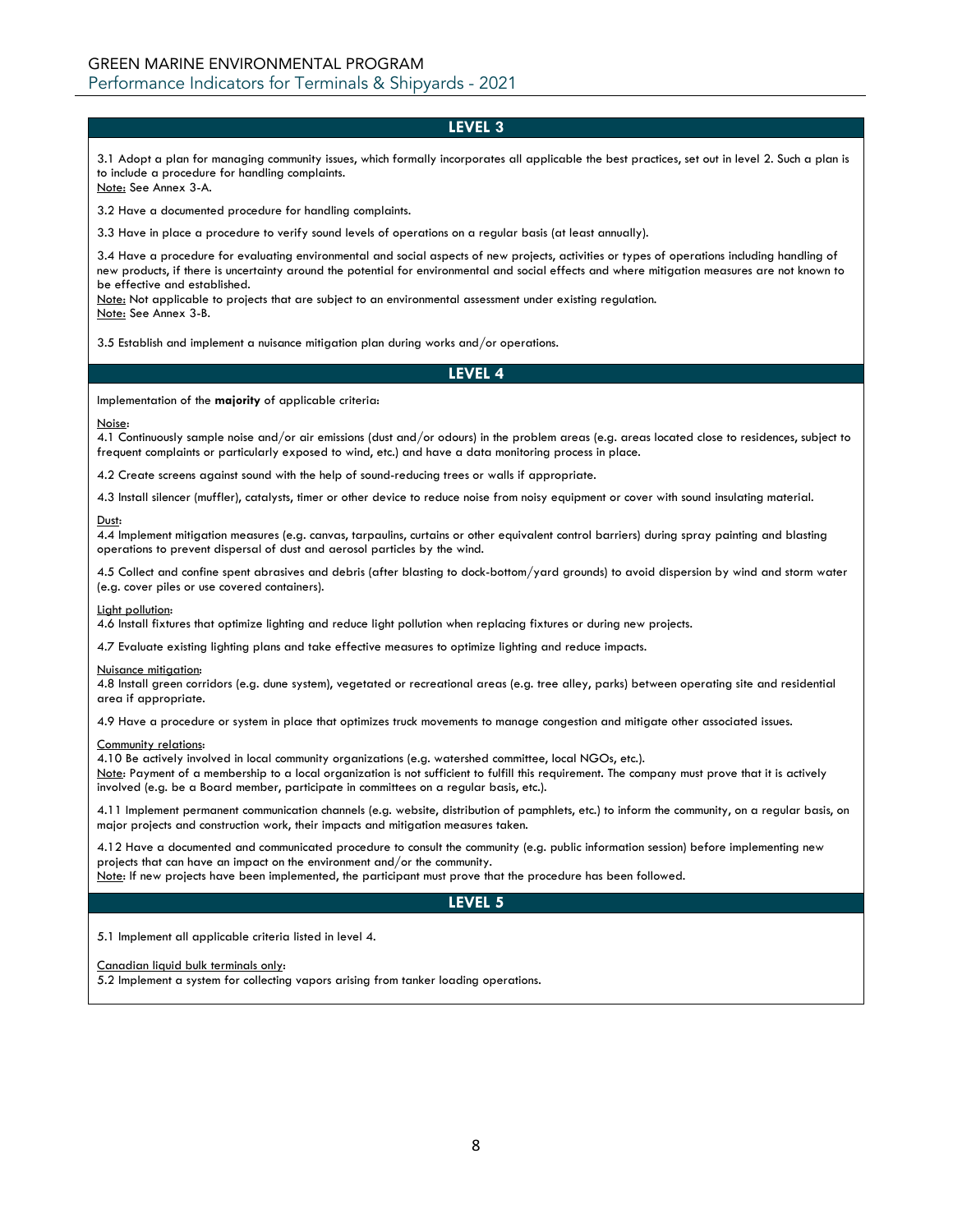# <span id="page-8-0"></span>5. ENVIRONMENTAL LEADERSHIP

**OBJECTIVE:** Encourage and recognize the implementation of original and exemplary environmental initiatives by private marine companies.

| <b>LEVEL 1</b>                                                                                                                                                                                                                                                                                                                                                                                                                                                                                                                         |  |  |  |
|----------------------------------------------------------------------------------------------------------------------------------------------------------------------------------------------------------------------------------------------------------------------------------------------------------------------------------------------------------------------------------------------------------------------------------------------------------------------------------------------------------------------------------------|--|--|--|
| 1.1 Reach level 2 for at least one other performance indicator of the program.                                                                                                                                                                                                                                                                                                                                                                                                                                                         |  |  |  |
| LEVEL 2                                                                                                                                                                                                                                                                                                                                                                                                                                                                                                                                |  |  |  |
| 2.1 Reach level 2 for at least 2 other performance indicators of the program.                                                                                                                                                                                                                                                                                                                                                                                                                                                          |  |  |  |
| AND fulfill one of the following 2 criteria:                                                                                                                                                                                                                                                                                                                                                                                                                                                                                           |  |  |  |
| 2.2 Write and publicly communicate an environmental policy.                                                                                                                                                                                                                                                                                                                                                                                                                                                                            |  |  |  |
| <b>OR</b>                                                                                                                                                                                                                                                                                                                                                                                                                                                                                                                              |  |  |  |
| 2.3 Develop and update annually a section on the company's public website presenting an overview of the Green Marine program and<br>the participant's latest performance results.                                                                                                                                                                                                                                                                                                                                                      |  |  |  |
| Note: Green Marine offers assistance to participants in developing the content.                                                                                                                                                                                                                                                                                                                                                                                                                                                        |  |  |  |
| <b>LEVEL 3</b>                                                                                                                                                                                                                                                                                                                                                                                                                                                                                                                         |  |  |  |
| 3.1 At least 2 of the participant's eligible terminals or operating sites (stevedoring companies) or shipyards are Green Marine<br>participants.<br>Note: Not applicable if the company operates only one eligible terminal or site.<br>3.2 Undergo an internal or external audit at least every 5 years to verify the environmental compliance of all operations.<br>Note: Any non-compliances found should be rectified, when possible, within the following year. Otherwise, an action plan with a timeline<br>should be developed. |  |  |  |

3.3 Actively participate in social and/or environmental community activities every year (e.g. shoreline clean-up operations, treeplanting campaigns, scholarships, educational activities, open-house, etc.). Note: Active participation is defined as the provision of support by the participant, whether through financial means, human resources and/or material/equipment.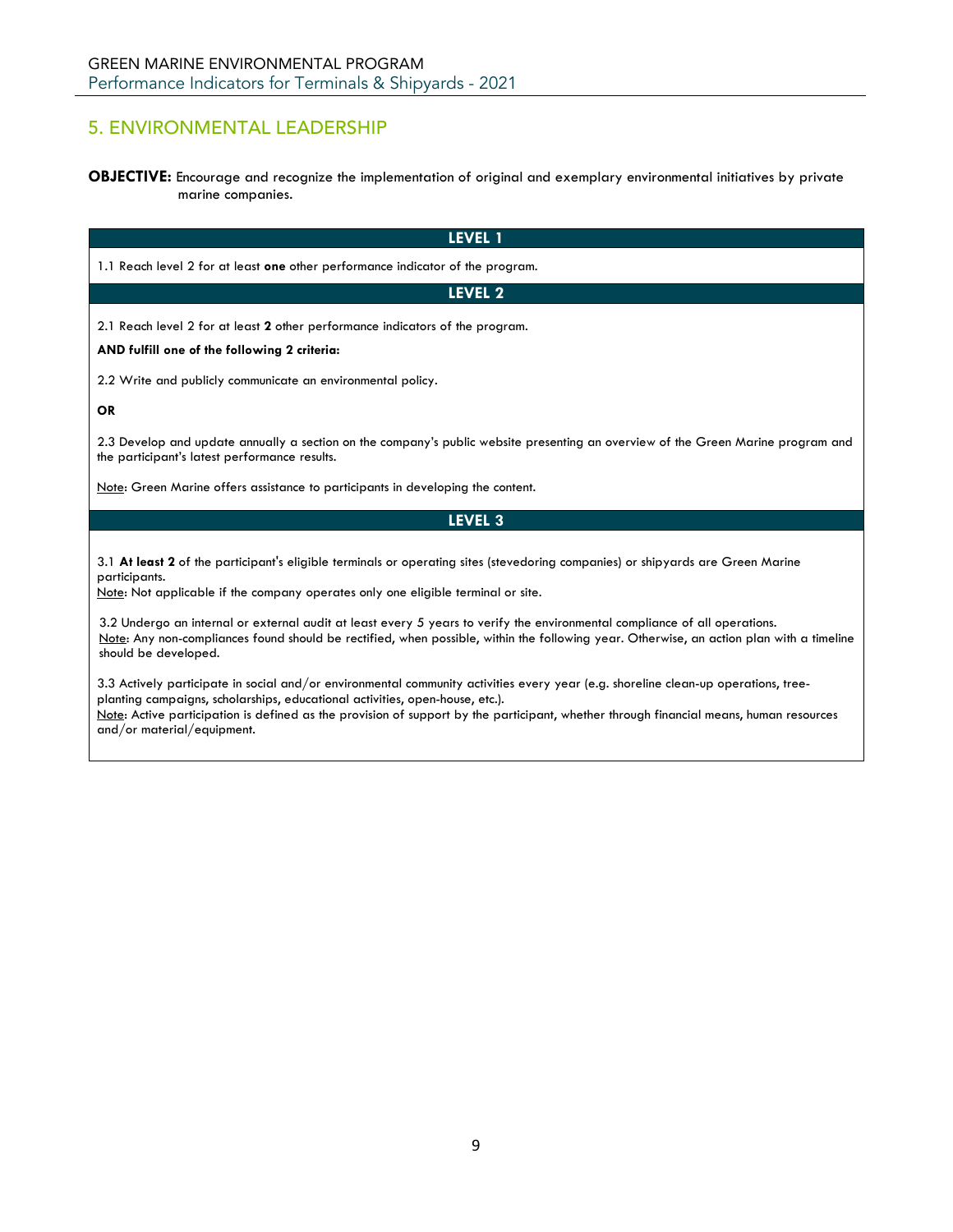4.1 50% of the participant's eligible terminals, operating sites (stevedoring companies) or shipyards are Green Marine participants. Note: Not applicable if the company operates only one or two eligible terminals or sites.

4.2 Attain **an average** that is equivalent to level **3** with respect to the program's other performance indicators.

#### **AND fulfill at least 2 of the following criteria:**

4.3 Publically disclose GHG and air pollutants' reduction targets and timeframe.

4.4 Implement an environmental management system (EMS). Example: ISO 14000.

Note: At level 4, certification is not mandatory if the participant can demonstrate that all the elements of an environmental management system are in place. At level 5, certification is mandatory. If the company is not certified, it must implement four other measures among 4.3. to 4.9. to achieve level 5.

4.5 Publish an annual report providing details of the participant's environmental performance.

Note: The report must follow a recognized standard, such as the Global Reporting Initiative's Reporting Guidelines.

4.6 Have a replacement policy for converting the fleet of road vehicles and/or non-road vehicles for more environmentally friendly technologies or models (high-renewable-content fuels, hybrids, electrical, higher tier engines, etc.) and have started to convert the fleet or to test new technologies or models.

Note: For a detailed definition of high-renewable content fuel, refer to the Renewable Fuels Regulations (Canada) or to the Renewable Fuels Standard (U.S.). More information can be found on the document "Renewable Fuels Regulations" in the Members section of the Green Marine website.

4.7 Introduce innovative or exemplary technologies or projects, within the last five (5) years, aimed at reducing significantly the environmental footprint of the participant's activities.

4.8 Any other comparable measure accepted by the Green Marine Secretariat. Note: The project must have been started (e.g. installation of equipment, final investment decision, etc.) during the last three (3) years. Note: See Annex 4-A.

4.9 Finance or make annual donations to environmental and/or social projects. Note: For operating revenues < \$1,000,000, donations must reach at least \$50,000 annually. See table:

| Operating Revenue (\$k) | Donations (\$k) |
|-------------------------|-----------------|
| < 1.000                 | $\geq 50$       |
| < 200.000               | >100            |
| $\geq 200.000$          | > 200           |

Note for the verifier: Refer to the annual membership fee the participant has paid to Green Marine to determine the participant's range of revenue established in the membership fee schedule (posted online).

4.10 Implement a sustainable infrastructure framework, such as Envision, in the development process of infrastructure projects.

## **LEVEL 5**

5.1 All of the company's eligible terminals, operating sites (stevedoring companies) or shipyards are Green Marine participants. Note: Not applicable for participants that operate only one or two eligible terminals or sites.

5.2 Fulfill at least two additional criteria listed in level 4 (4.3 -4.9).

5.3 Attain **an average** that is equivalent to level 4 with respect to the program's other performance indicators.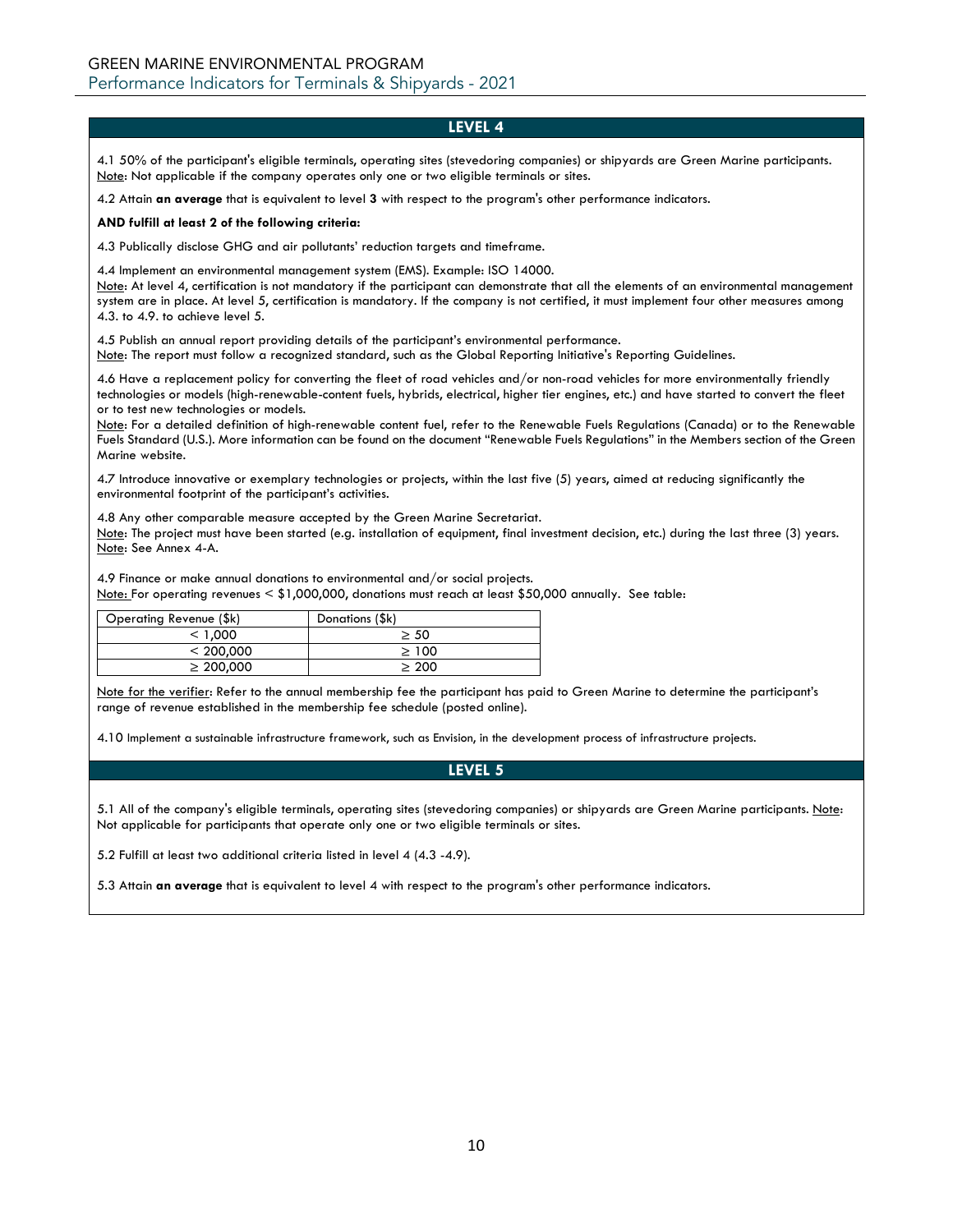# <span id="page-10-0"></span>6. WASTE MANAGEMENT

**OBJECTIVE:** Increase waste diversion and reduce at source the waste arising from administrative activities and site operations.

| LEVEL 1                                                                                                                                                                                                                                                                                                                            |
|------------------------------------------------------------------------------------------------------------------------------------------------------------------------------------------------------------------------------------------------------------------------------------------------------------------------------------|
| Monitoring of regulations                                                                                                                                                                                                                                                                                                          |
| LEVEL 2                                                                                                                                                                                                                                                                                                                            |
| Implementation of the majority of applicable criteria:                                                                                                                                                                                                                                                                             |
| 2.1 Equip offices, workspaces and facilities with recycling bins, including for used batteries, cartridges and fluorescent light bulbs and make<br>sure they are strategically located and appropriately labeled.                                                                                                                  |
| 2.2 Install clear signage for waste disposal on terminal or shipyard property.                                                                                                                                                                                                                                                     |
| 2.3 Provide training and/or educate staff on established garbage management procedures and hierarchy (Reduce, Reuse, Recycle,<br>Valorize - as in to add value), including on procedures for handling and disposing of hazardous waste.                                                                                            |
| 2.4 Encourage the use of 1) reusable, 2) recyclable and 3) compostable supplies (e.g. reusable dishes, etc.).                                                                                                                                                                                                                      |
| 2.5 Encourage staff to adopt sustainable paper use practices (e.g. reduce overall printing and copy paper consumption, double-sided<br>printing, use post-consumer recycled paper, reuse and recycle paper, etc.).                                                                                                                 |
| 2.6 Promote and encourage users, contractors, and/or clients to minimize waste and to recycle.                                                                                                                                                                                                                                     |
| 2.7 Gather information from the local service provider/waste hauler in order to have a better understanding of the relative costs and the<br>environmental benefits related to the disposal of waste, recycling, and organics.                                                                                                     |
| 2.8 Eliminate or limit the use of plastic straws, plastic bottles, single-use coffee cups, and any other similar items in administrative office.                                                                                                                                                                                   |
| Dry bulk terminals (2.9, 2.10, 2.11):<br>2.9 Adopt procedures to minimize the amount of cargo residues left on board the ships.                                                                                                                                                                                                    |
| 2.10 Facilitate the discharge of solid bulk cargo residues ashore, including hold sweepings.                                                                                                                                                                                                                                       |
| 2.11 Recover as much as possible off specification products (i.e.: Products captured in storm water sumps and effluent treatment works) or<br>reintroduce them into the handling process.<br>Note: Not applicable in terminals that handle multiple dry bulk products because of cross contamination risks.                        |
| LEVEL 3                                                                                                                                                                                                                                                                                                                            |
| 3.1 Implement all applicable best practices listed at level 2.                                                                                                                                                                                                                                                                     |
| AND, fulfill one of the following 2 criteria:                                                                                                                                                                                                                                                                                      |
| 3.2 Produce an annual inventory of all waste being generated during the participant's direct activities (administrative and/or site<br>operations).                                                                                                                                                                                |
| ΟR                                                                                                                                                                                                                                                                                                                                 |
| 3.3 Conduct a waste audit every five (5) years to identify the types and amount of waste being generated during the participant's direct<br>activities (administrative and/or site operations).<br>Note: The inventory or audit does not include waste generated from demolition or construction projects.<br>Note: See Annex 5-A. |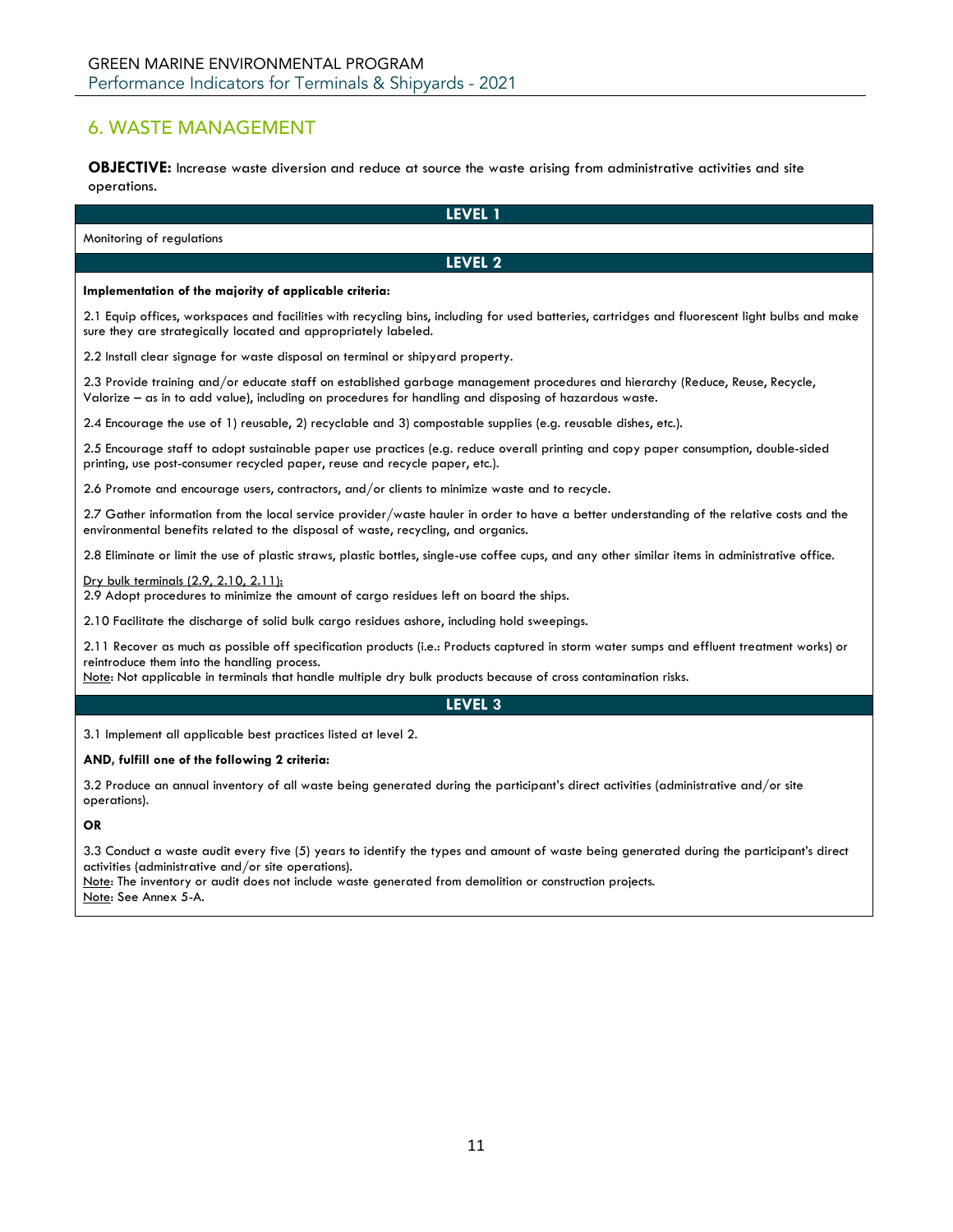4.1 Adopt an environmentally preferable purchasing policy that encourages sustainable purchasing practices (e.g. products that produce less waste (less packaging, reusable/ recyclable/compostable products, products with postconsumer recycled content, etc.).

4.2 Conduct a waste audit every five (5) years to identify the types and amount of waste being generated during the participant's direct activities (administrative and/or site operations).

Note: The waste audit does not include waste generated from demolition or construction projects. Note: See Annex 5-A.

4.3 Based on the results from the waste audit, adopt and implement a Waste Management and Reduction plan that describes the participant's waste management practices and procedures, including all applicable best practices of levels 2 and 3. The plan must also define measurable waste reduction, recycling, and/or diversion rates and identify practices and strategies to achieve these rates. Note: Each participant defines its own "normalizer" to take into account fluctuations in activities (e.g. per capita, per ton, per vessel, etc.). Note: See Annex 5-B.

4.4 Adopt and implement formal procedures for reducing, reusing, recycling, and valorizing and/or properly disposing waste generated during construction, excavation and demolition work (e.g. cement, concrete, bricks, gypsum, wool, asphalt, wood, steel, and other metals, etc.). These procedures must be included in all construction, demolition, and excavation projects.

## **LEVEL 5**

5.1 Demonstrate continual achievement in waste diversion and reduction at source in line with the objectives established in the Waste Management and Reduction plan.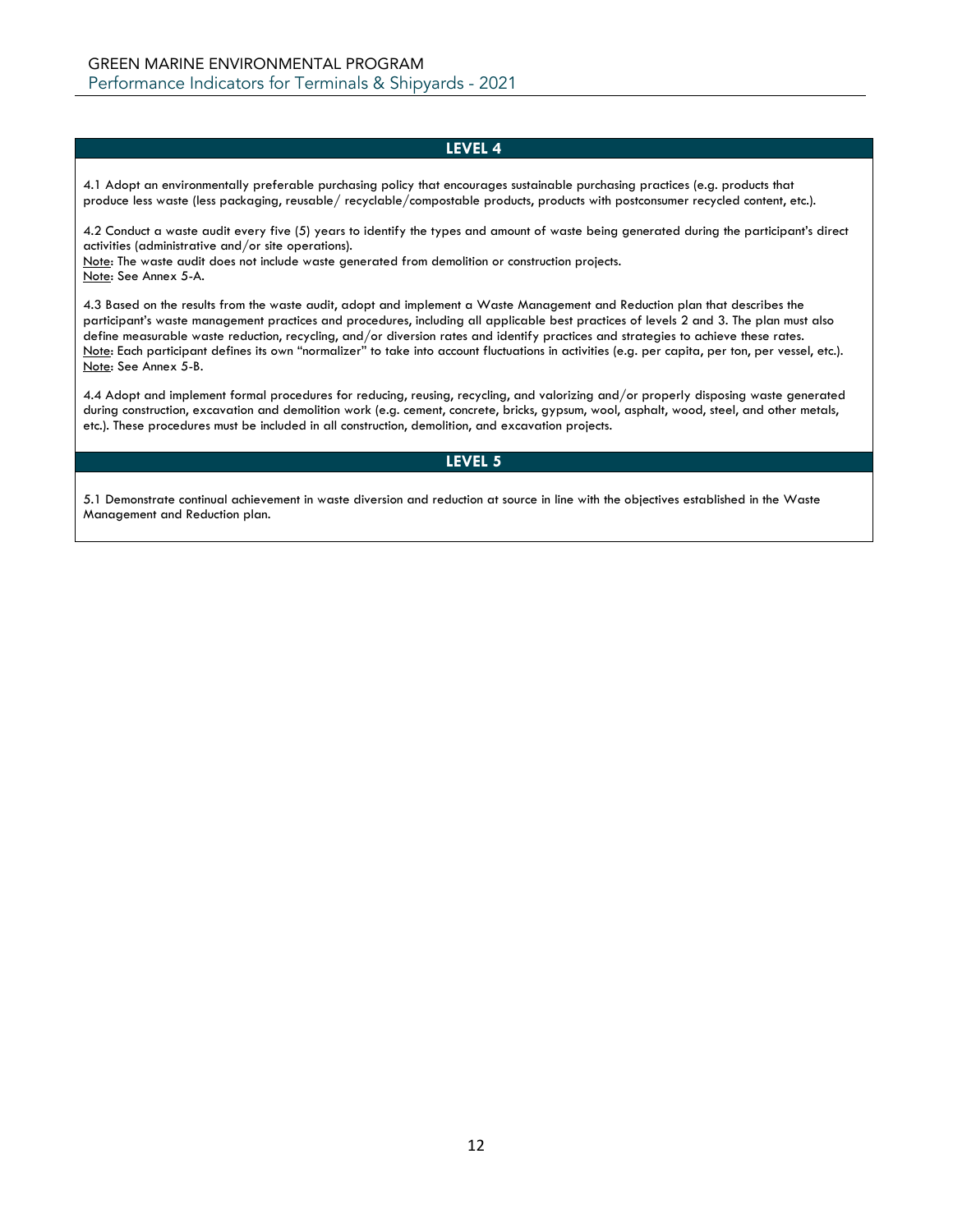# <span id="page-12-0"></span>7. COMMUNITY RELATIONS \*Optional for 2021

## **OBJECTIVE**

Maintain or improve the quality of relations with the various community stakeholders through open and transparent communications.

**Definition of 'community' in the present context**: Local stakeholders affected by the participant's activities.

## **NOTES:**

- In the Constitution of Canada, issues relating to Indigenous Peoples take on a particular dimension that affects the notion of the nations that constitute them. Consequently, Indigenous Peoples are not considered as stakeholders and specific rules may apply regarding their consultation. Under the Green Marine's voluntary program, and more specifically for this indicator, the Indigenous Peoples concerned are considered by the participant within the broader group in the same way as the stakeholders identified by the latter. For practical purposes, therefore, Indigenous Peoples are included in the list of examples of indicator stakeholders (criterion 2.3). However, depending on the context of each participant and where this may apply in the implementation of the criteria, participants are encouraged to consider Indigenous Peoples as distinct from other stakeholders.
- For this indicator, General Annex 6-A should be consulted to ensure the proper implementation of the criteria. This appendix contains additional information (rationales, examples of justification documents for external verification, precision of the requirements, implementation options and certain definitions) to help participants properly interpret the criteria and guide them with the implementation of these criteria.

## **LEVEL1**

Monitoring of regulations

**LEVEL 2**

2.1 Make available/post a telephone number of, or redirect calls to, the authority in charge of receiving inquiries and concerns (including complaints) related to the participant's activities.

2.2 Develop and implement a documented procedure to keep track of and respond to inquiries and concerns (including complaints). As appropriate, dedicate a person to respond and/or be dispatched to the site in a timely fashion, implement and monitor corrective measures and readjust as needed.

2.3 Identify, locate and update the participant's network of local stakeholders (e.g. employees, tenants, residents, Indigenous Peoples, NGOs, municipalities/towns, governmental and environmental organizations, suppliers).

2.4 Regularly monitor media posts about the participant's activities.

2.5 Communicate information about the participant's activities and operations using at least two communication means. For example:

- a) Twitter, Facebook or Instagram;
- b) LinkedIn;
- c) TV;
- d) YouTube;
- e) Radio or podcast;
- f) Webpage with community related content;
- g) Local news papers;
- h) Newsletter; or
- i) Magazine.

2.6 Incorporate in the applicable policies or value statement of the company the commitment of senior management to maintain and improve the quality of community relations.